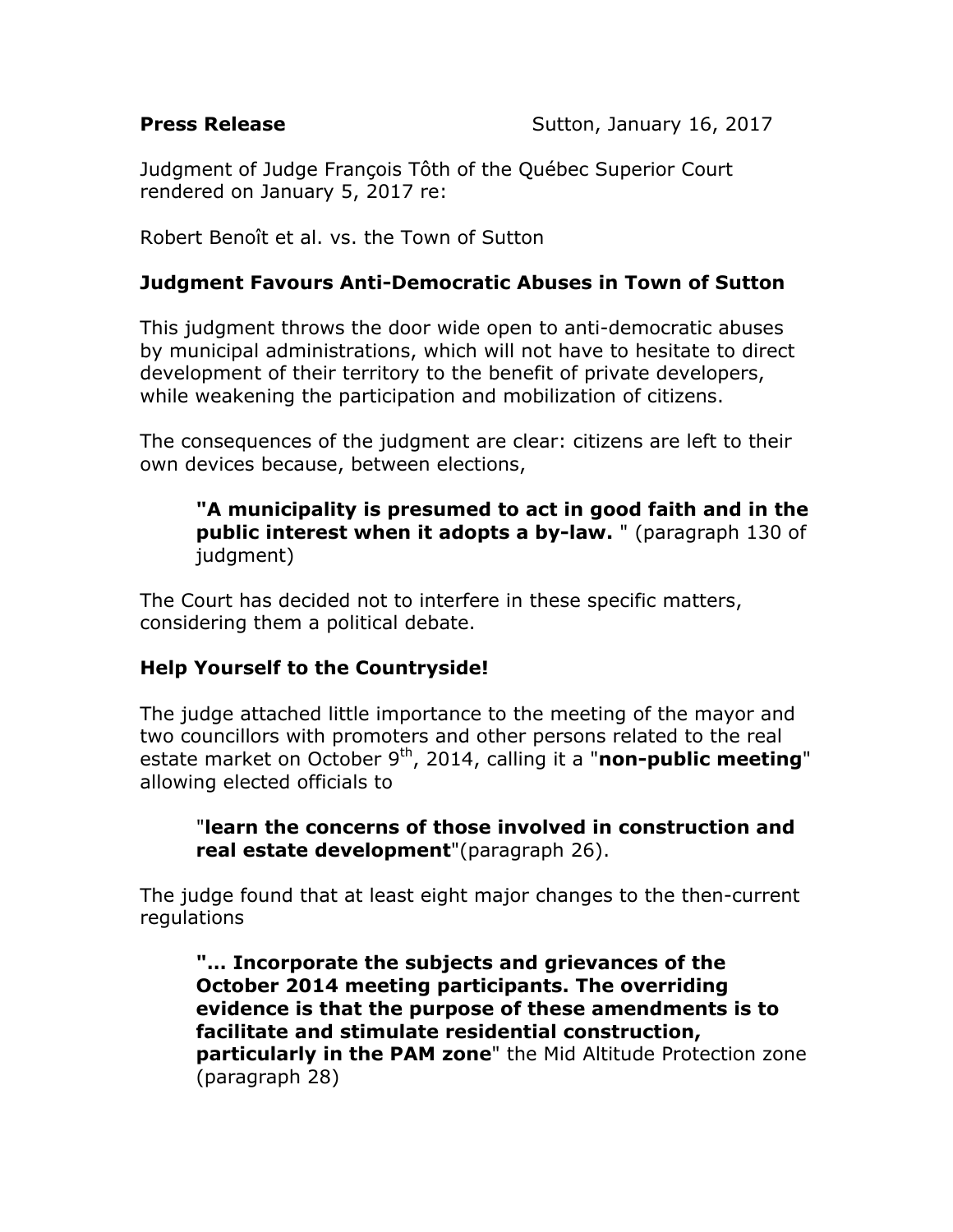Promoters with particular economic interests are therefore satisfied with the new zoning and subdivision by-laws without having to participate in the information and public consultation process.

## **Double Standards!**

For their part, citizens had to engage in a process of senseless complexity to express their point of view on the development of the territory already provided for in the Urban Plan, which clearly runs counter to the objectives of the Act Respecting Land Use Planning and Development / Loi sur l'aménagement et l'urbanisme - LAU.

"**It was titanic indeed.**" (paragraph 75).

The judge added:

**"From the testimony of the citizens and the documentary evidence filed, the Court concludes that the procedure for amending RZ 115-2 and RL 116-1 proved to be extraordinarily complex** ... " (paragraph 84).

In fact, by not deeming illegal the strategy of a "**thousand or even several thousand**" (paragraph 38) of registries to request a referendum approval process in a town of less than 3,000 permanent residents, the Court effectively endorses a coup that discredits democracy and encourages the use of disinformation strategies. Ultimately, these tactics discourage and exhaust citizen mobilization.

# **Citizens of Sutton, Not Citizens of its Zones!**

The Court stated that Sutton had no choice to proceed in this manner because the Urban Plan could not, under the LAU, be revised prior to five years from the date of its adoption, that is, before March 8, 2016. Do not forget that the process for replacing zoning and subdivision bylaws began in the spring of 2015, less than a year before that deadline.

The town should have waited for March 2016, as part of a five-year review of the Urban Plan as provided for by the LAU, to open a public debate on these major changes, which would have been essential to explain the impact of the many changes. The town instead opted for a complex process.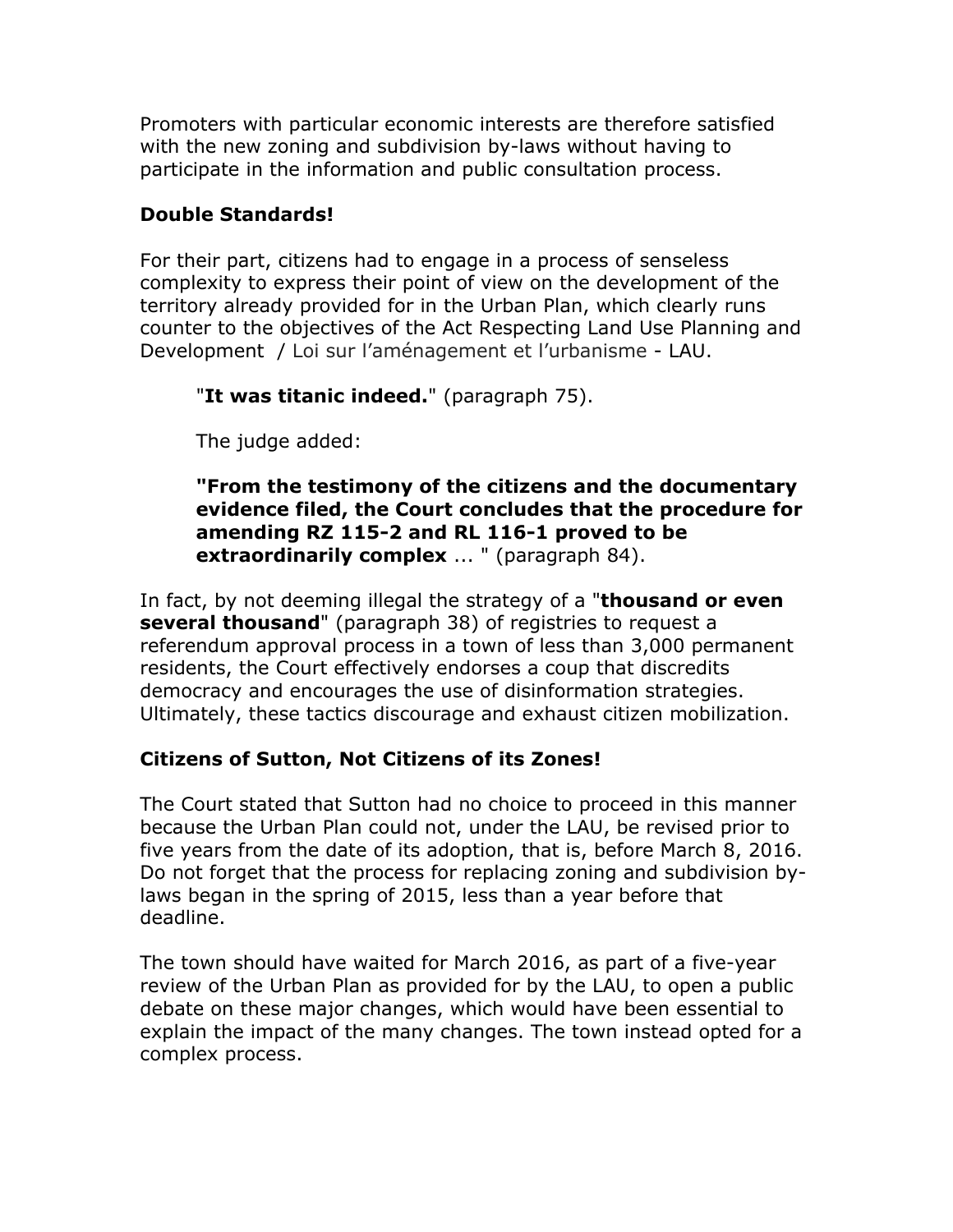The Court observes:

"**It was titanic indeed. The municipal document P-14 indicates that 269 regulations are subject to approval by referendum, which could apply to several distinct zones, if not all 125 zones of the town, hence the possibility for a considerable number of registries.** "(Paragraph 75).

Moreover, elected officials did not take into account

- A petition of 500 names,
- The results of a public assembly of 400 people and
- Individual opinions of citizens proposing mediation.

All indicators clearly demonstrated to the elected representatives that the population was greatly concerned about the proposed changes and that it wished to vote only once in a referendum because the amended provisions affected all zones and therefore the entire population.

Sutton residents are not and do not want to be citizens of zones but citizens of Sutton. It is revealing that some elected officials, who testified at the trial, admitted that they did not know the zone in which they lived! The town preferred to turn a deaf ear to concerns expressed by citizens who had no personal interest in this affair, but had the interests of the community at heart.

What was the urgency to hurry and impose a process of unprecedented complexity if not to respond to the demands heard at the meeting of October 9, 2014 and to kill citizen mobilization in the bud?

This ruling will open the door to the abuse by other municipalities in Québec who might be tempted to use the same strategy.

Why would a municipality wishing to replace its zoning and subdivision by-laws follow the LAU's replacement procedure when the 'Sutton Strategy' has proved its worth?

Did the town planner Réal Girard of the Town of Sutton not boast that he had already used it successfully in Laval under the Vaillancourt administration and that the citizens made no applications for the opening of registries?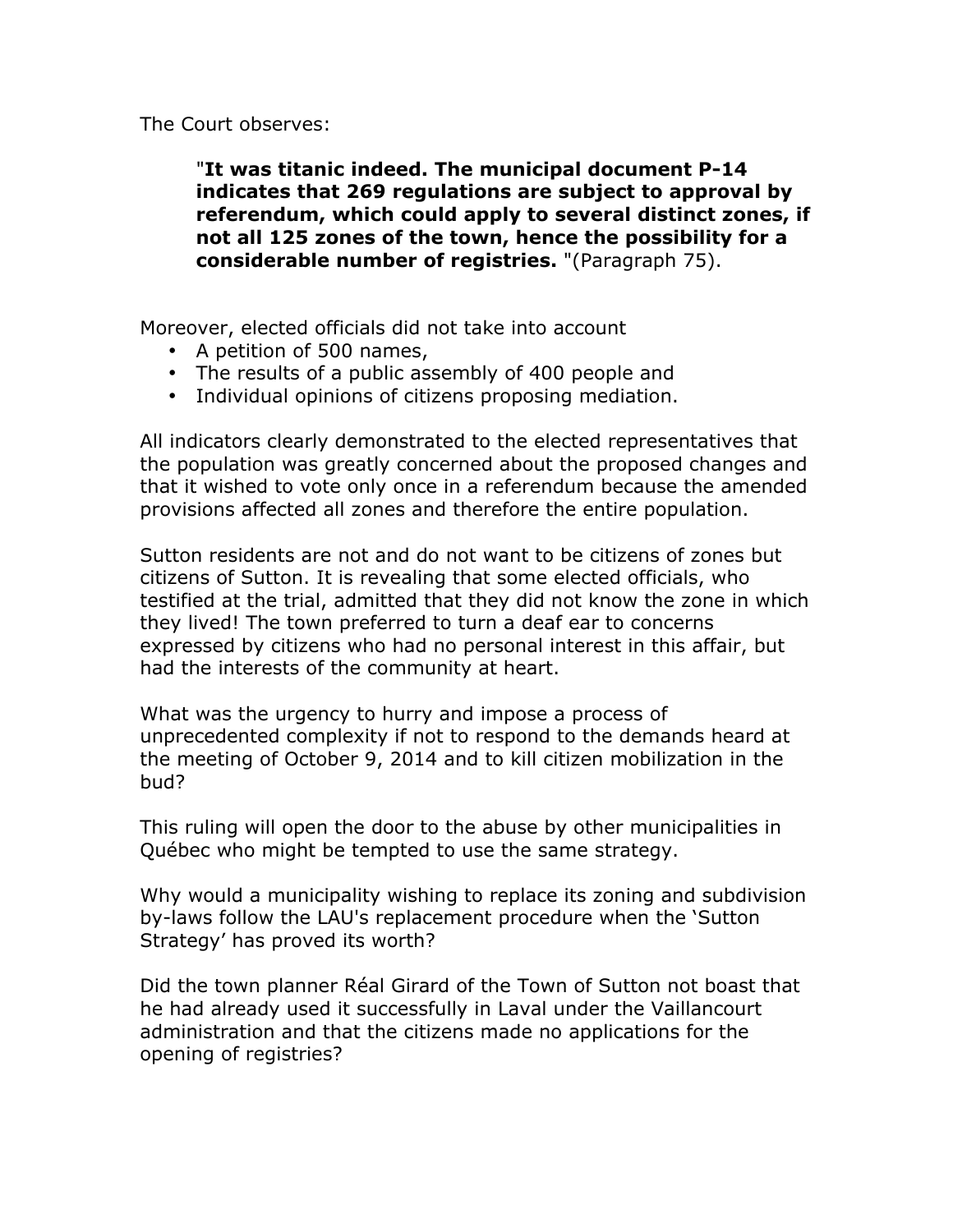Bill 122, tabled at the end of the session last December by the Government of Québec, proposes to abolish the right of citizens to use a referendum approval process in the case of "re-designated zones'. If this bill is passed, municipal councils will have the power to redesignate certain zones for diversification, rehabilitation or densification and exempt them from the referendum approval process.

## **Unreasonable?**

The judge quotes an excerpt from a federal Supreme Court judgment:

## "**The standard by which courts can review the actions of a municipality performed within the limits of its jurisdiction is patently unreasonable.** (Paragraph 124)

The judge uses the word "**titanic**" (paragraph 75) to describe the whole affair, but what citizens have experienced by making enormous efforts to have the law respected corresponds exactly to the dictionary definition of the word 'unreasonable' –

## "**Unreasonable - that which is not reasonable; absurd, excessive, foolish, irrational**" (Petit Robert)

During the trial, the judge interrupted and contradicted Réal Girard, the town's urban planner, who said that the whole exercise had been a good example of democracy because it had enabled citizens to get to know each other and to share their thoughts. Judge Tôth pointed out that

- He did not share M. Girard's opinion,
- The town planner had instead "**created a monster**", an "**incomprehensible**" creature, complex to the power of N, 'n' being the infinite

The plaintives and their supporters fought against a "monster" with the weapons that the law put at their disposal. Their cause was far from trivial and if they lost that battle, it is no exaggeration to say that they lost it honourably.

-30-

### **REGROUPEMENT POUR UN DÉVELOPPEMENT DURABLE À SUTTON: RDDS**  *COALITION FOR SUSTAINABLE DEVELOPMENT IN SUTTON*